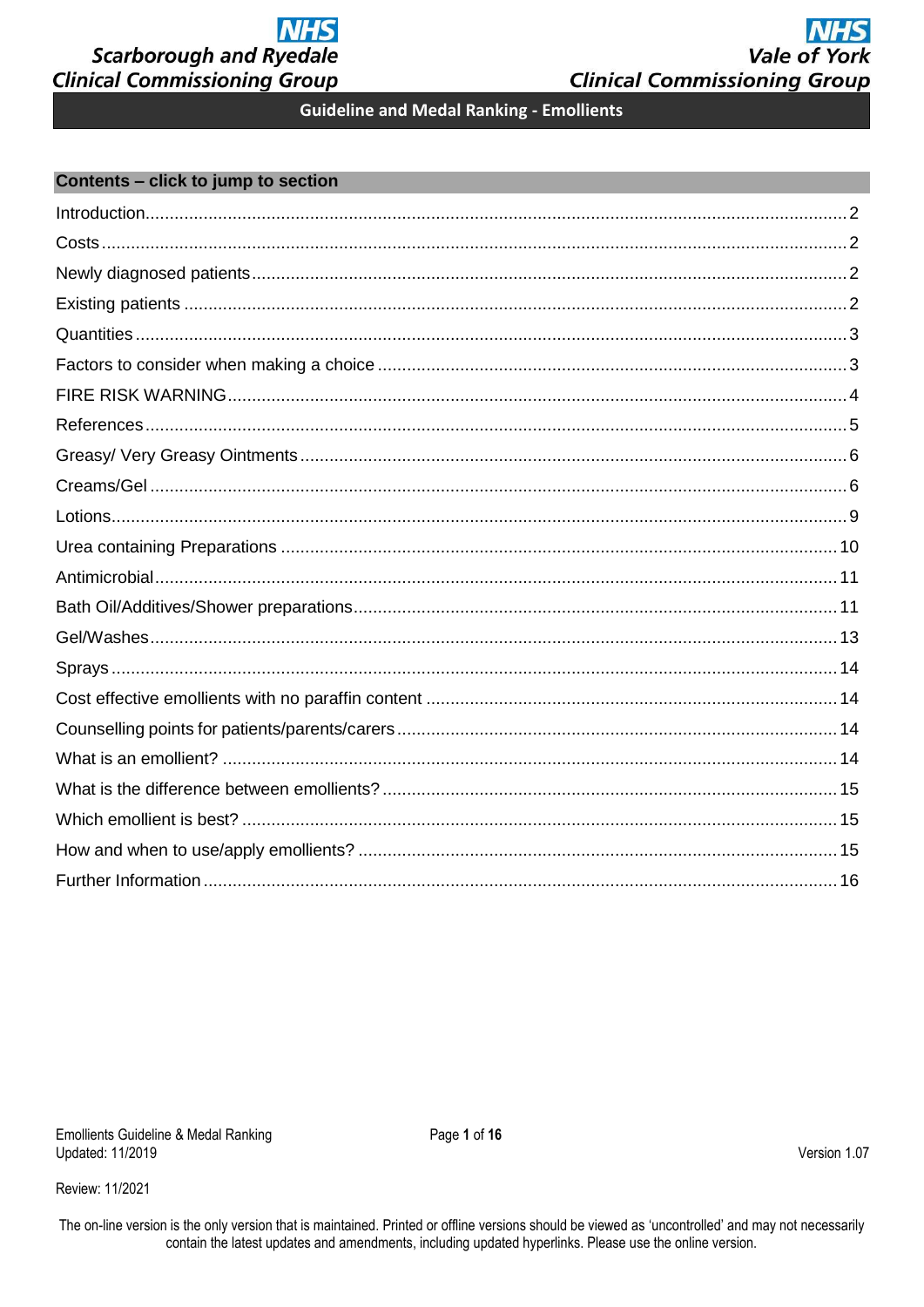# **Scarborough and Ryedale Clinical Commissioning Group Introduction**

<span id="page-1-0"></span>Emollients are **essential in the management of diagnosed dermatological conditions** but are often underused. When used correctly, emollients can help maintain and/or restore skin suppleness, prevent dry skin & itching; reduce the number of flare-ups there-by reducing the need for corticosteroid treatment, in addition to other benefits. They should **continue to be used even after the skin condition has cleared** if the clinical condition justifies continued use e.g. evidence of chronic relapsing eczema.

 Assess patient to **diagnose a dermatological condition** such as eczema, psoriasis or symptomatic xerosis or pruritus caused by systemic disease that threatens skin integrity e.g. in older patients**.** 

## <span id="page-1-1"></span>**Costs**

Emollients can be **purchased over the counter** by patients who do not have a diagnosed dermatological condition or risk to skin integrity. (For diagnostic criteria for atopic eczema refer to the **[guidelines for the management of atopic eczema](http://www.pcds.org.uk/images/stories/pcdsbad-eczema.pdf)**<sup>1</sup>).

There is **no evidence**<sup>2</sup> from controlled trials to support the use of one emollient over another therefore selection is based on the known **physiological properties** of emollients, **patient acceptability, dryness** of the skin, **area** of skin involved and **lowest acquisition cost**.

**Our CCGs spend over £1 million per year on emollient products.** All **primary and secondary care prescribers** should where possible select the emollient with the **lowest acquisition cost**  from the range available in our agreed preferred product list. Do not prescribe moisturisers and creams not listed in the Drug Tariff. These are considered to be cosmetic treatments.

**Patient preference, health education and their expectations** from treatment are key to compliance.

# <span id="page-1-2"></span>**Newly diagnosed patients**

 Offer the product with the lowest acquisition cost from the above preferred list appropriate to their condition.

# <span id="page-1-3"></span>**Existing patie**nts

For patients with a diagnosed dermatological condition prescribed an emollient outside the preferred product list:

- Review with a view to trialling a preferred emollient from the list above.
- If after discussion with the patient, they agree to switch existing emollient therapy, offer the product with the lowest acquisition cost from the above list by emollient formulation.
- If the patient prefers to continue on their existing product this choice should be respected.

Emollients Guideline & Medal Ranking **Page 2** of 16 Updated: 11/2019 Version 1.07

Review: 11/2021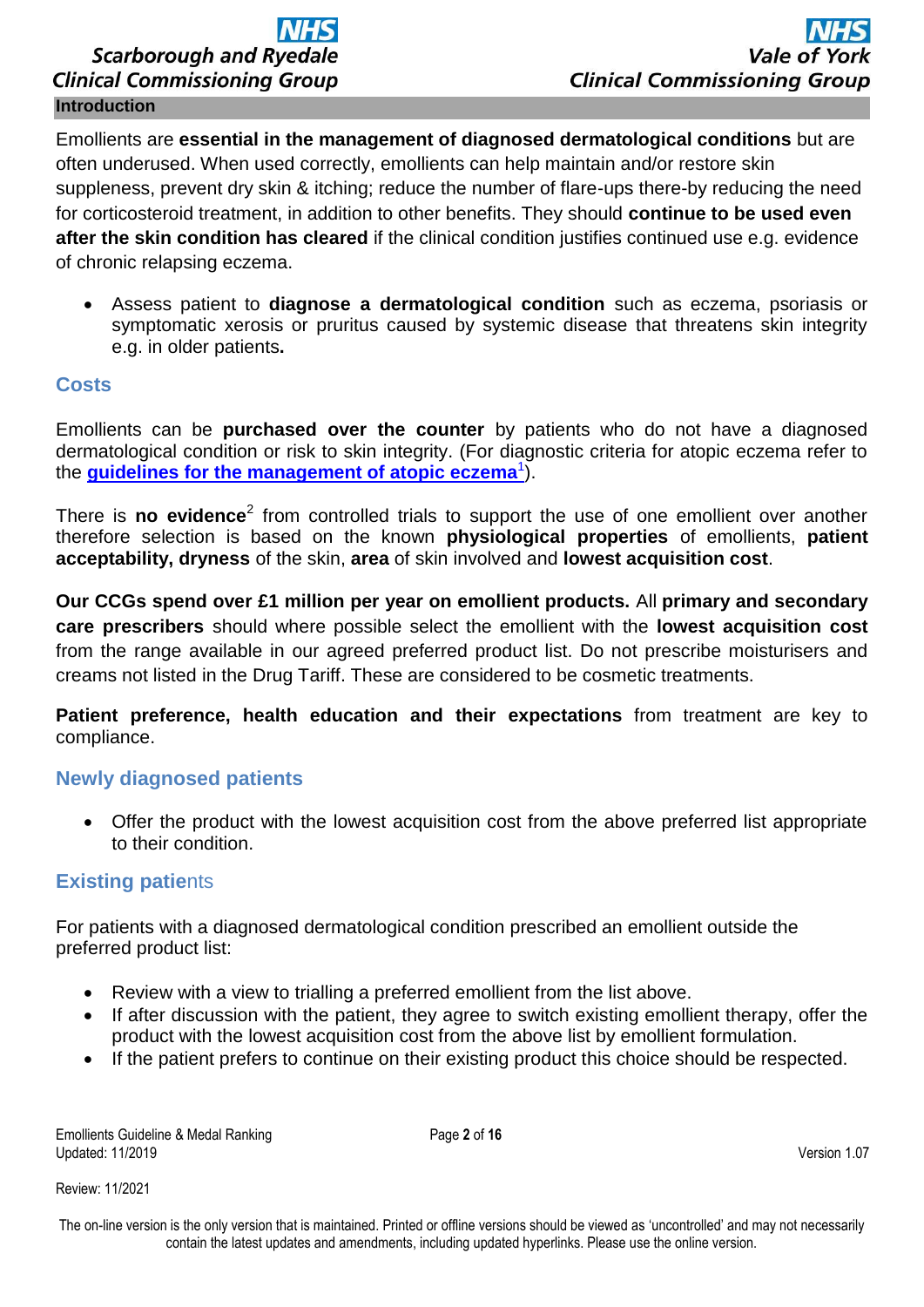

# <span id="page-2-0"></span>**Quantities**

Try small quantities initially, until an acceptable emollient is found. Advise the patient to use the emollient liberally and frequently (at least 2 – 4 times a day; very dry skin may require application every 2-3 hours).



The **quantity of emollient prescribed** will vary depending on:

- the **size of the person**
- **extent and severity** of the dermatological condition
- if the emollient is also being used as a **soap substitute**
- As a guide, in *generalised eczema*, the recommended quantities used are **600 g/week for an adult** and **250-500 g/week for a child**. 3
- Also offer smaller quantity packs for use at school or work in addition to the main prescription.

| This table suggests suitable quantities to be prescribed for an <b>adult</b> for a minimum of<br>twice daily application for one week. |            |                      |           |                              |                  |                        |
|----------------------------------------------------------------------------------------------------------------------------------------|------------|----------------------|-----------|------------------------------|------------------|------------------------|
| Affected<br>area                                                                                                                       | Face       | <b>Both</b><br>hands | Scalp     | Both arms<br>or both<br>legs | Trunk            | Groin and<br>genitalia |
| Creams                                                                                                                                 | $15 - 30q$ | $25 - 50g$           | $50-100g$ | 100-200g                     | 400 <sub>q</sub> | $15 - 25q$             |
| Lotions*                                                                                                                               | 100ml      | 200ml                | 200ml     | 200ml                        | 500ml            | 100ml                  |

\*Locally, lotions are not considered a standard component of 'total emollient therapy'

### <span id="page-2-1"></span>**Factors to consider when making a choice**

- Prescribe **up to** two different types of emollient to use at different times of day / different body areas / for when condition severity varies - one of which can be used as a soap substitute as well.
- Emollient creams/ointments should be used as **soap substitutes** for washing as conventional soaps/wash products strip the skin of natural oils & cause shedding of skin cells.
- \*Lotions have a higher water content than creams, which makes them easier to spread but less effective as emollients. **Locally, emollient lotions are no longer considered a standard component of 'total emollient therapy'** and so should only be prescribed in the specified circumstances in the preferred list**.** They may be preferred for very mildly dry skin, as well as for hairy areas of skin.
- The amount of emollient deposited on the skin during bathing/showering is likely to be far lower than with directly applied emollient creams/ointments. Bath additive emollients will coat the bath and make it greasy and slippery. All bath additives are now commissioned black and should not be prescribed.

Emollients Guideline & Medal Ranking **Page 3** of 16 Updated: 11/2019 Version 1.07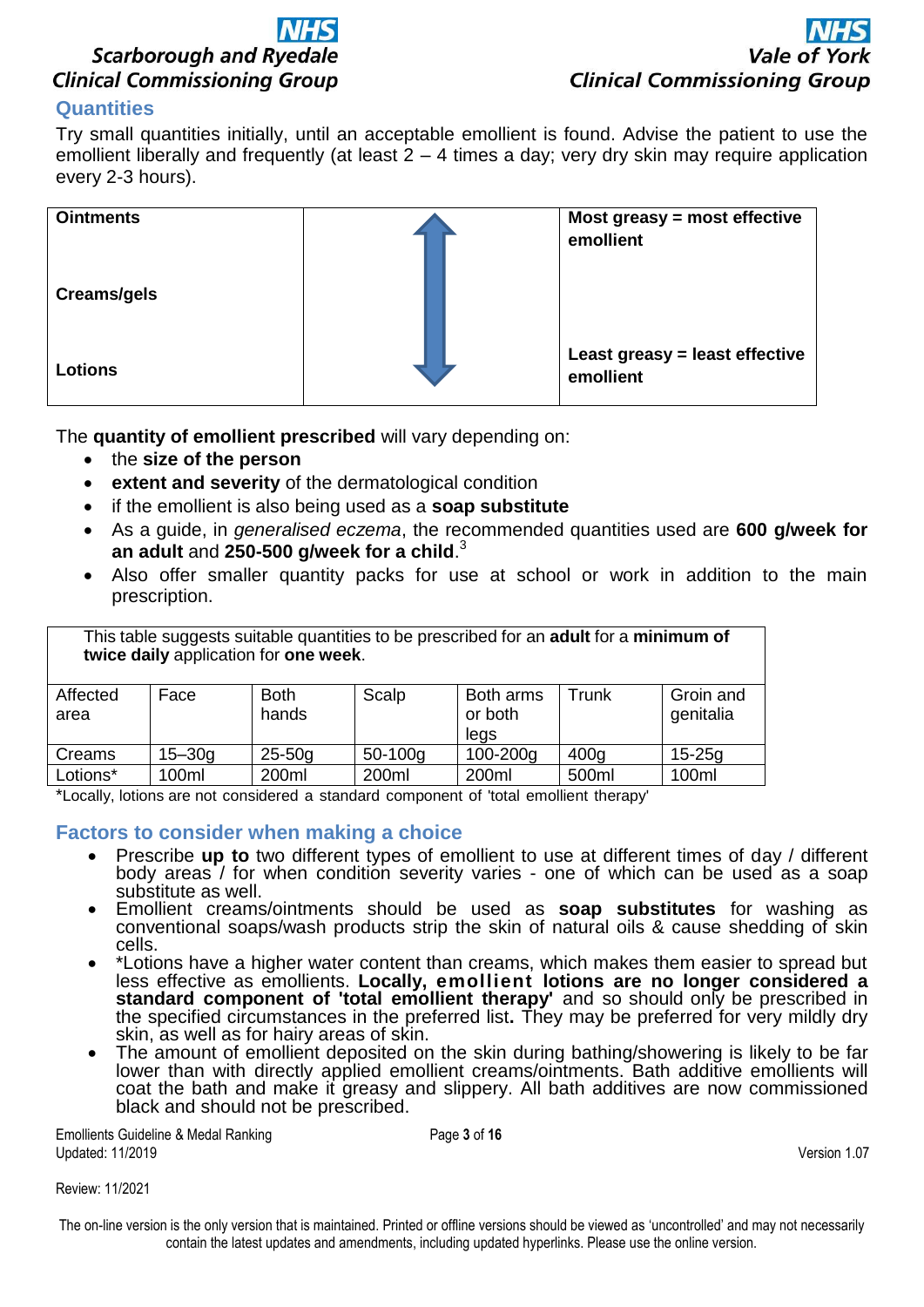**Aqueous cream** is no longer considered suitable as a leave-on emollient or soap substitute for diagnosed dermatological conditions due to its tendency to cause irritant reactions and availability of emollient creams with a lower acquisition cost.<sup>4</sup>

**Emollients containing urea, antimicrobials etc.** are not generally recommended as the evidence to support their use is limited<sup>2</sup>; however they may be useful in a select group of patients (see preferred list).

**Some colloidal oatmeal containing emollients such as** *Aveeno***® Cream and** *Aveeno***® Lotion are** borderline substances & may only be prescribed in accordance with the advice of the Advisory Committee on Borderline Substances (ACBS) for the clinical conditions listed (see current BNF ${}^{5}$ ).

**Aerosol formulations** such as sprays and a mousse are also available. They are generally more costly, but sprays may have a role where application without touching the skin is advantageous.

**Sensitivities to excipients** can occur and should be checked before prescribing; excipients are listed in the SPC, the BNF<sup>5</sup> indicates the presence of some specific excipients that are associated with sensitisation in topical preparations and there is a MIMS [online table](http://www.mims.co.uk/emollients-potential-skin-sensitisers-ingredients/dermatology/article/882437)<sup>7</sup> regarding potential skin sensitisers in emollients. Care should be taken when switching to any new preparation, particularly for patients with known allergies e.g.: to certain cosmetics.

# <span id="page-3-0"></span>\*\*\*\*\*\*\*\*\*\*\*\*\*\*\*\*\*\*\*\*\*\*\*\*\*\*\*\*\*\*\*\*\*FIRE RISK WARNING

**All emollients are flammable** – The risk of severe and fatal burns with emollients containing more than 50% paraffins was communicated in [January 2008](https://www.gov.uk/drug-safety-update/paraffin-based-treatments-risk-of-fire-hazard) and [April 2016](https://www.gov.uk/drug-safety-update/paraffin-based-skin-emollients-on-dressings-or-clothing-fire-risk) via Drug Safety Update. The risk of severe and fatal burns has been extended to **all paraffin-based emollients** regardless of paraffin concentration and there is also a risk for paraffin-free emollients. Advise patients who use these products not to smoke or go near naked flames, and warn about the easy ignition of clothing, bedding, dressings, and other fabric that have dried residue of an emollient product on them.

The risk is greater when these preparations are applied to large areas of the body, and clothing or dressings become soaked with the ointment. Patients should be advised to:

- Keep away from fire or flames
- Not to smoke when using these preparations
- Change clothing and bedding daily to reduce the fire hazard.

The risk of fire should be considered when using large quantities of any paraffin-based emollient<sup>6</sup>. Incidents should be reported to NHS England's [Serious Incident Framework.](https://improvement.nhs.uk/resources/serious-incident-framework/) Further information could be found on the [Drug Safety Update](https://www.gov.uk/drug-safety-update/emollients-new-information-about-risk-of-severe-and-fatal-burns-with-paraffin-containing-and-paraffin-free-emollients#mechanism-of-the-risk) from December 2018, and information on paraffin free emollients can be found on page 14 of this document.



Emollients Guideline & Medal Ranking **Page 4** of **16** Updated: 11/2019 Version 1.07

Review: 11/2021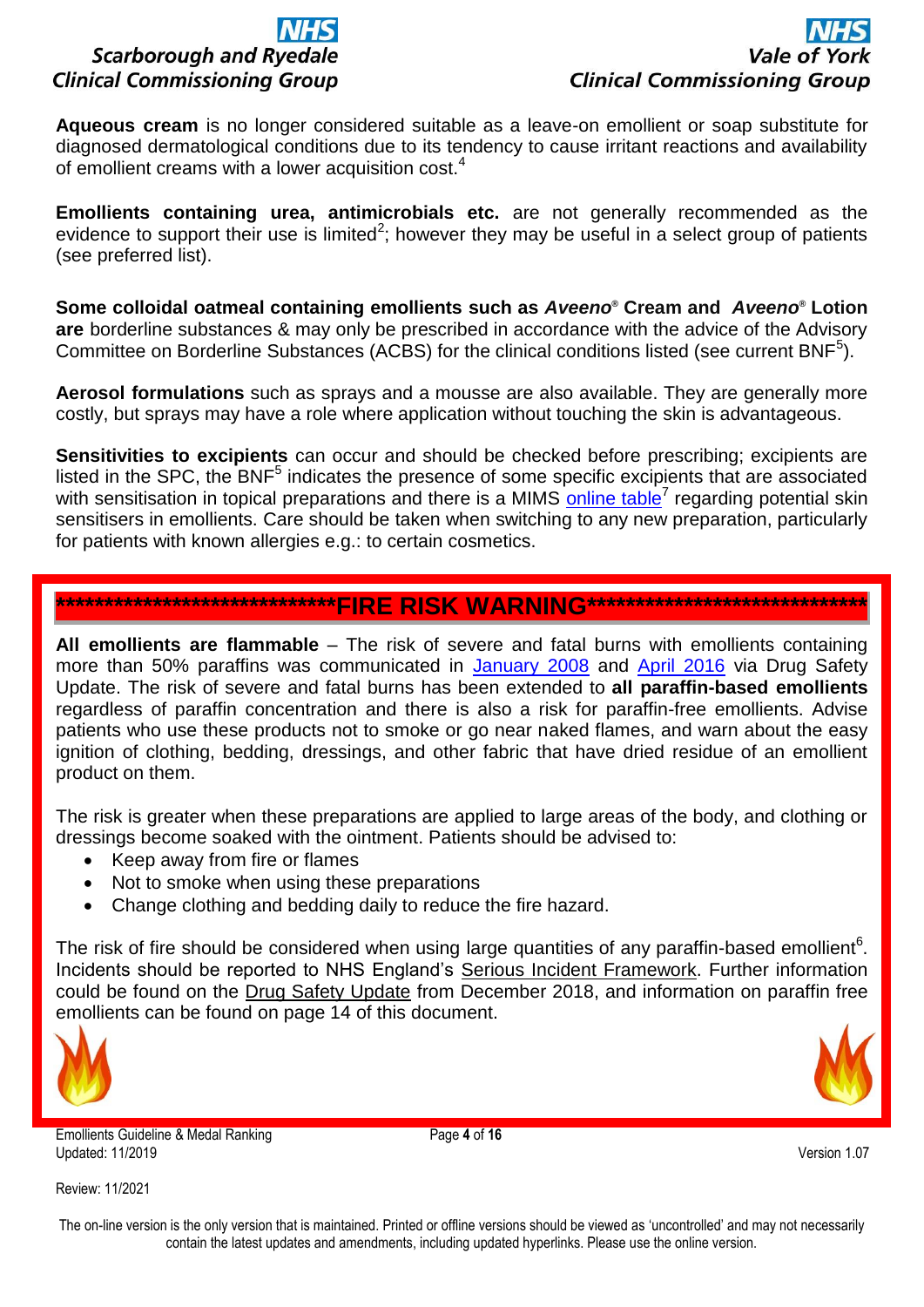

## <span id="page-4-0"></span>**References**

1. Primary Care Dermatology Society & British Association of Dermatologists Guidelines for the management of atopic eczema, SKIN Vol 39 Oct 2009: <http://www.pcds.org.uk/images/stories/pcdsbad-eczema.pdf>

2. NICE Clinical Knowledge Summaries:

<http://cks.nice.org.uk/eczema-atopic#!topicsummary>

3.NICE CG 57. Atopic eczema in under 12s: diagnosis and management <https://www.nice.org.uk/guidance/cg57>

4. MHRA Drug Safety Update, Volume 6, issue 8, March 2013: Aqueous cream: may cause skin irritation, particularly in children with eczema, possibly due to sodium lauryl sulfate content;<https://www.gov.uk/drug-safety-update/aqueous-cream-may-cause-skin-irritation>

5. MHRA Drug Safety Update, Volume 12, issue 5, March 2018: Emollients: new information about risk of severe and fatal burns with paraffin-containing and paraffin-free emollients content;<https://www.gov.uk/drug-safety-update/aqueous-cream-may-cause-skin-irritation>

6. BNF March 2016 - [https://www.medicinescomplete.com/mc/bnf/current/\\_752391715.htm](https://www.medicinescomplete.com/mc/bnf/current/_752391715.htm)

7. NHS National Patient Safety Agency Rapid Response Report 4 Fire hazard with paraffin based skin products on dressings and clothing November 2007 [http://www.nrls.npsa.nhs.uk/resources/?entryid45=59876](http://www.nrls.npsa.nhs.uk/resources/?entryid45=59876%20)

8. MIMS potential skin sensitisers ingredients [http://www.mims.co.uk/emollients-potential](http://www.mims.co.uk/emollients-potential-skin-sensitisers-ingredients/dermatology/article/882437)[skin-sensitisers-ingredients/dermatology/article/882437](http://www.mims.co.uk/emollients-potential-skin-sensitisers-ingredients/dermatology/article/882437)

[Back to top](#page-0-0)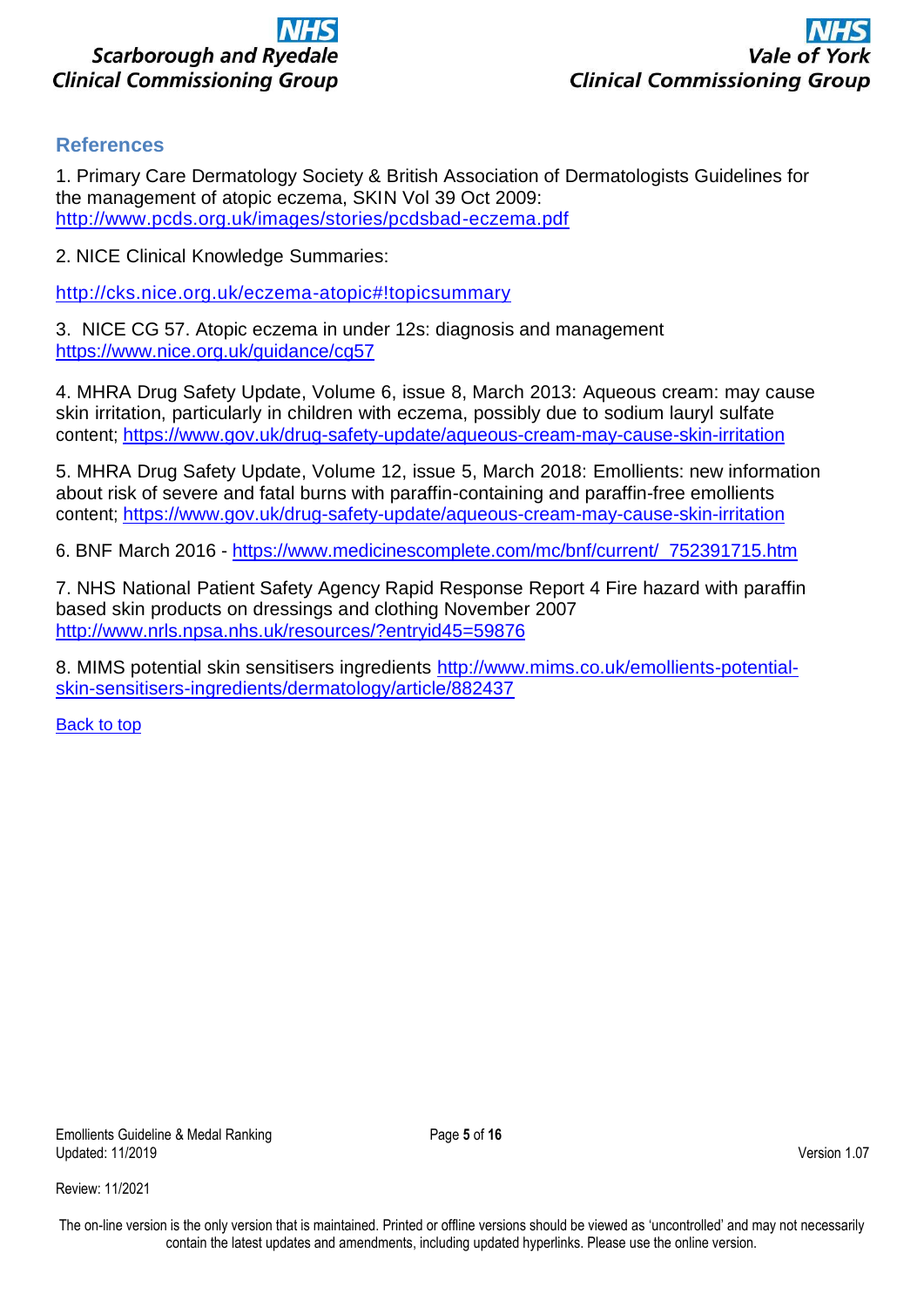

### **Medal Ranking Emollients**

Medal rankings provide prescribers with a quick overview on cost-effective prescribing in areas where the formulary product choices have little therapeutic difference.

# **Please routinely prescribe the agents offering greatest overall value to the health economy.**

#### <span id="page-5-0"></span>**Greasy/ Very Greasy Ointments**

**For very dry skin and/or acute flares. Low risk of sensitivity (usually contain no excipients)**

| <b>Name</b>                    | <b>Ingredients</b>                          | Cost per<br>500g/500ml | <b>Pack sizes</b><br>available | <b>Extra info</b>                                                               | Approval      |
|--------------------------------|---------------------------------------------|------------------------|--------------------------------|---------------------------------------------------------------------------------|---------------|
| <b>Emulsifying</b><br>ointment | <b>WSP 50%:</b><br><b>EW 30%: LP</b><br>20% | £3.57                  | 500 <sub>g</sub>               |                                                                                 | <b>GOLD</b>   |
| Zeroderm®<br>ointment          | <b>WSP 30%:</b><br>LP 40%: EW<br>30%        | £4.10                  | 125g/500g                      | <b>Branded</b><br>Generic-<br>similar to<br><b>Hydromol®</b><br>and<br>Epaderm® | <b>SILVER</b> |
| Fifty:50                       | <b>WSP 50%:</b><br>LP 50%                   | £3.66                  | 250g/500g                      |                                                                                 | <b>BRONZE</b> |
| <b>Hydromol®</b><br>ointment   | <b>YSP 30%: LP</b><br>40%: EW<br>30%        | £4.96                  | 125g/500g/1000g                |                                                                                 |               |

# <span id="page-5-1"></span>[Back to top](#page-0-0)

### **Creams/Gel**

- Less greasy than ointments, for everyday use, frequent application, can be used as soap substitutes.
- Please note lotions are NOT advised
- Choose a cost effective emollient from the suggested list after discussion with the patient in order to match choice to patient lifestyle and increase compliance. Patient preference as well as severity of condition and site of application should be considered when making a suitable choice
- Aqueous cream is decommissioned and should not be used as an emollient nor as a soap substitute.

Emollients Guideline & Medal Ranking **Page 6** of 16 Updated: 11/2019 Version 1.07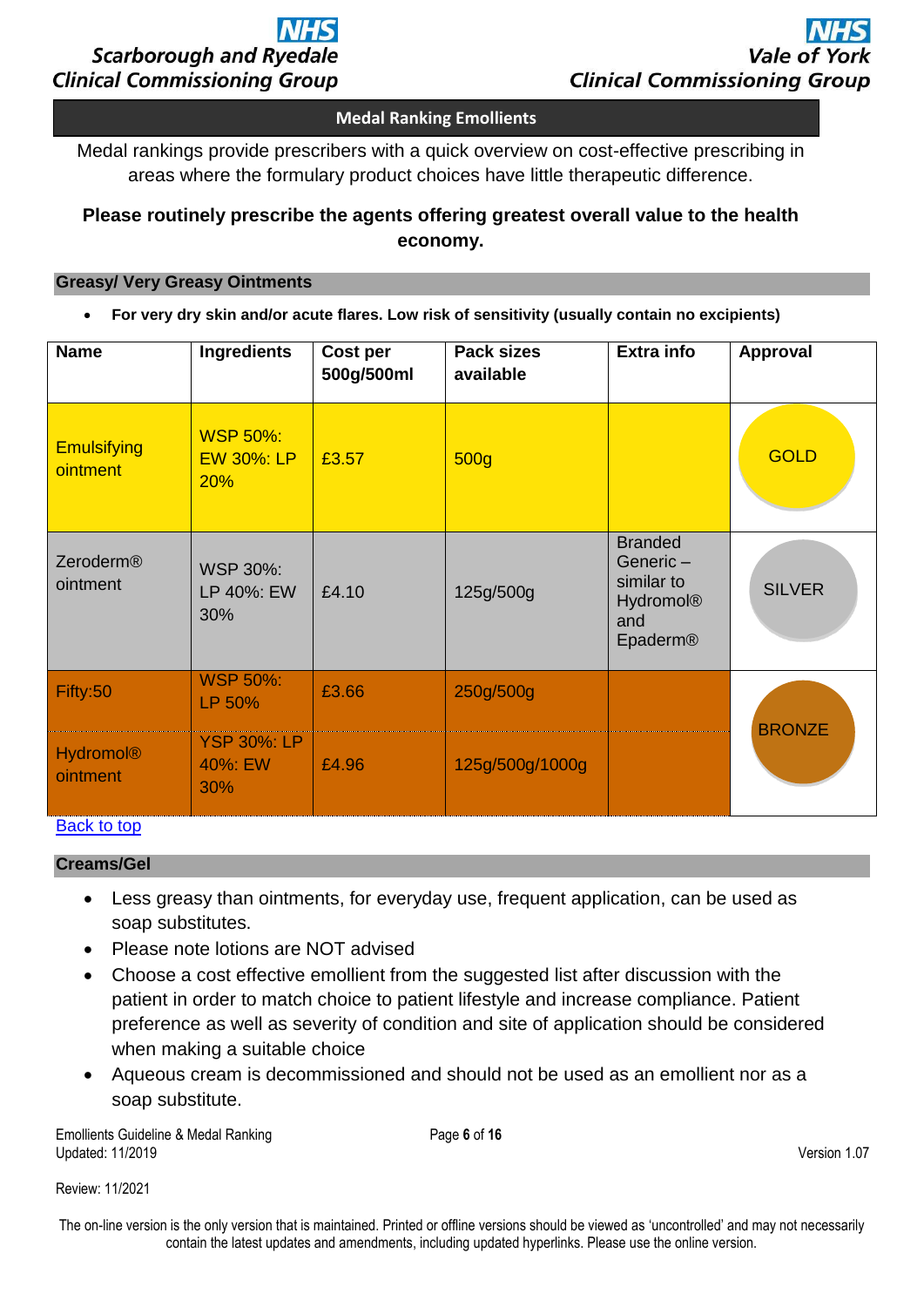| <b>Name</b>                                                                                          | <b>Main</b><br><b>Ingredients</b>                                | Cost per<br>500g/500ml | <b>Pack sizes</b><br>available            | <b>Extra info</b>                                                   | Approval      |
|------------------------------------------------------------------------------------------------------|------------------------------------------------------------------|------------------------|-------------------------------------------|---------------------------------------------------------------------|---------------|
| Epimax <sup>®</sup> cream<br>cream                                                                   | <b>WSP 15%:</b><br>LP 6%                                         | £2.49                  | 100g tube/500g<br>flexi-dispenser         | <b>Branded</b><br><b>Generic</b><br>similar to<br><b>DIPROBASE®</b> |               |
| <b>Aquamax®</b><br>cream®                                                                            | <b>LP 8%: WSP</b><br>20%                                         | £3.99                  | 100g, 500g tub                            | <b>Thicker than</b><br><b>Epimax®</b>                               | <b>GOLD</b>   |
| Zerocream®                                                                                           | LP 12.6%:<br><b>WSP 14.5%</b>                                    | £4.08                  | 50g, 500g<br>pump dispenser               | <b>Branded</b><br>Generic - similar<br>to E45®                      |               |
| Soffen <sup>®</sup> cream                                                                            | WSP 13.2%:<br>LP 10.5%                                           | £4.79                  | 500g                                      | similar to<br><b>CETRABEN®</b><br>and ENOPEN®                       |               |
| Zerodouble®                                                                                          | Isopropyl<br>myristate<br>15% / LP<br>15% gel                    | £4.90                  | 475g                                      | <b>Branded</b><br>Generic - similar<br>to<br><b>DOUBLEBASE®</b>     | <b>SILVER</b> |
| Oilatum <sup>®</sup> cream<br><b>And Oilatum</b><br>Junior <sup>®</sup> (Junior =<br>fragrance free) | <b>WSP 15%:</b><br>LP 6%<br>(same as<br>Diprobase <sup>®</sup> ) | £5.28                  | 50g, 150g,<br>500g pump and<br>1000g pump | similar to<br><b>EPIMAX® AND</b><br><b>DIPROBASE®</b>               |               |
| Doublebase <sup>®</sup> gel                                                                          | <b>Isopropyl</b><br>myristate<br>15% / LP<br>15% gel             | £5.83                  | 100g, 500g<br>pump                        |                                                                     |               |
| QV® cream                                                                                            | <b>Glycerol</b><br>10%: LP<br>10%: WP                            | £5.96                  | 100g, 500g,<br>1050g                      | Most cost-<br>effective glycerol<br>containing                      |               |

Emollients Guideline & Medal Ranking **Page 7** of 16 Updated: 11/2019 Version 1.07

Review: 11/2021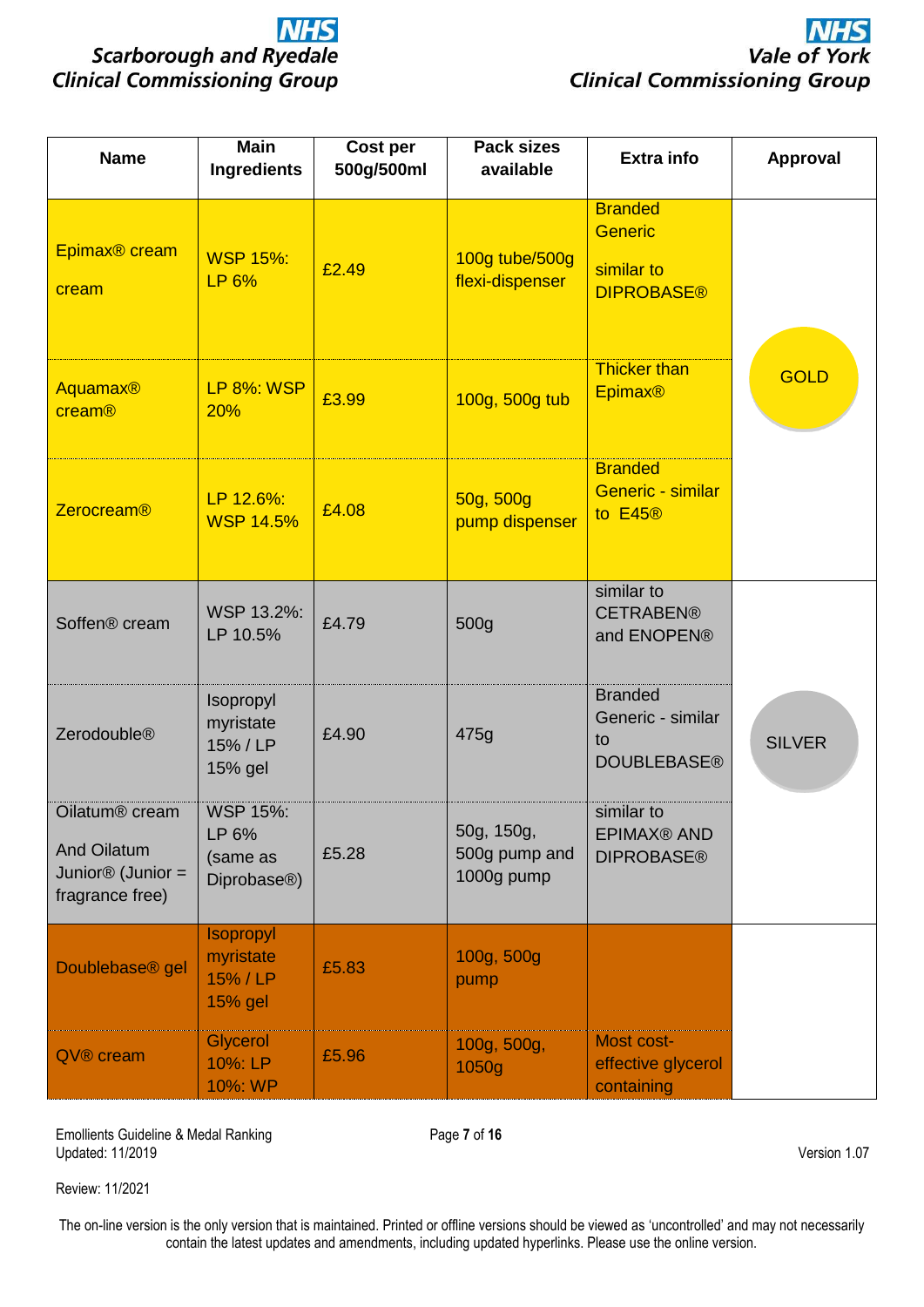**NHS** Vale of York **Clinical Commissioning Group** 

| Aproderm®                                                                  | 5%<br>Avena                                                          |        |                                             | product<br>similar to                     | <b>BRONZE</b> |
|----------------------------------------------------------------------------|----------------------------------------------------------------------|--------|---------------------------------------------|-------------------------------------------|---------------|
| colloidal oat<br>cream                                                     | <b>Sativa</b><br><b>Kernel Flour</b>                                 | £5.80  | 100ml and<br>500ml                          | <b>AVEENO®</b>                            |               |
| <b>Ultrabase®</b>                                                          | <b>WSP 10%</b>                                                       | £8.67  | 50g, 200g,<br>500g pump<br>dispenser        |                                           |               |
| Neutrogena<br>Norwegian<br>Formula <sup>®</sup><br>Dermatological<br>Cream | Glycerol<br>40%                                                      | £20.00 | <b>100ml</b>                                |                                           |               |
| Unguentum M <sup>®</sup><br>cream                                          | LP 8%: WSP<br>4%                                                     | £8.48  | 50g, 60g, 100g,<br>200ml, 500g<br>dispenser |                                           |               |
| Aveeno <sup>®</sup> cream                                                  | Colloidal<br>oatmeal in<br>emollient<br>base<br>(glycerin and<br>LP) | £6.66  | 100ml, 300ml<br>and 500ml                   | See Aproderm<br>colloidal®<br><b>ACBS</b> | X             |
| <b>Hydromol®</b><br>cream                                                  | Sodium<br>pidolate<br>2.5%: LP<br>13.8%                              | £12.12 | 50g, 100g,<br>500g                          |                                           |               |

**[Back to top](#page-0-0)**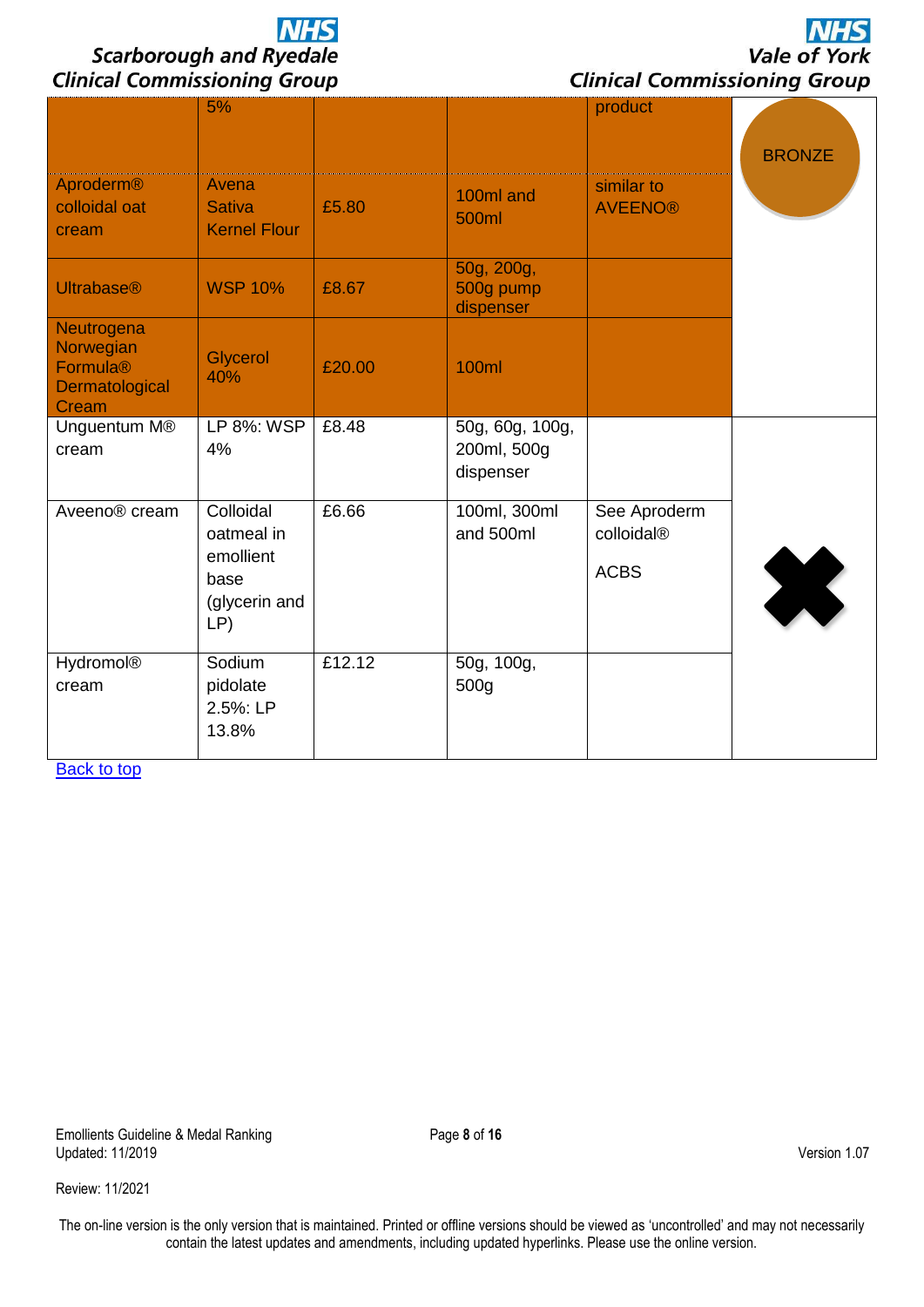### <span id="page-8-0"></span>**Lotions**

- NOT routinely recommended locally, as they do not provide enough of a barrier.
- In select circumstances, these may be useful for application to hairy areas, skin folds, face or scalp.

| <b>Name</b>             | Ingredients       | Cost per<br>500g/500ml | Pack sizes available | Approval      |
|-------------------------|-------------------|------------------------|----------------------|---------------|
| E45 <sup>®</sup> lotion | LP 4%: WSP<br>10% | £4.59                  | 200ml/500ml pump     | <b>BRONZE</b> |

[Back to top](#page-0-0)

Emollients Guideline & Medal Ranking **Page 9** of 16 Updated: 11/2019 Version 1.07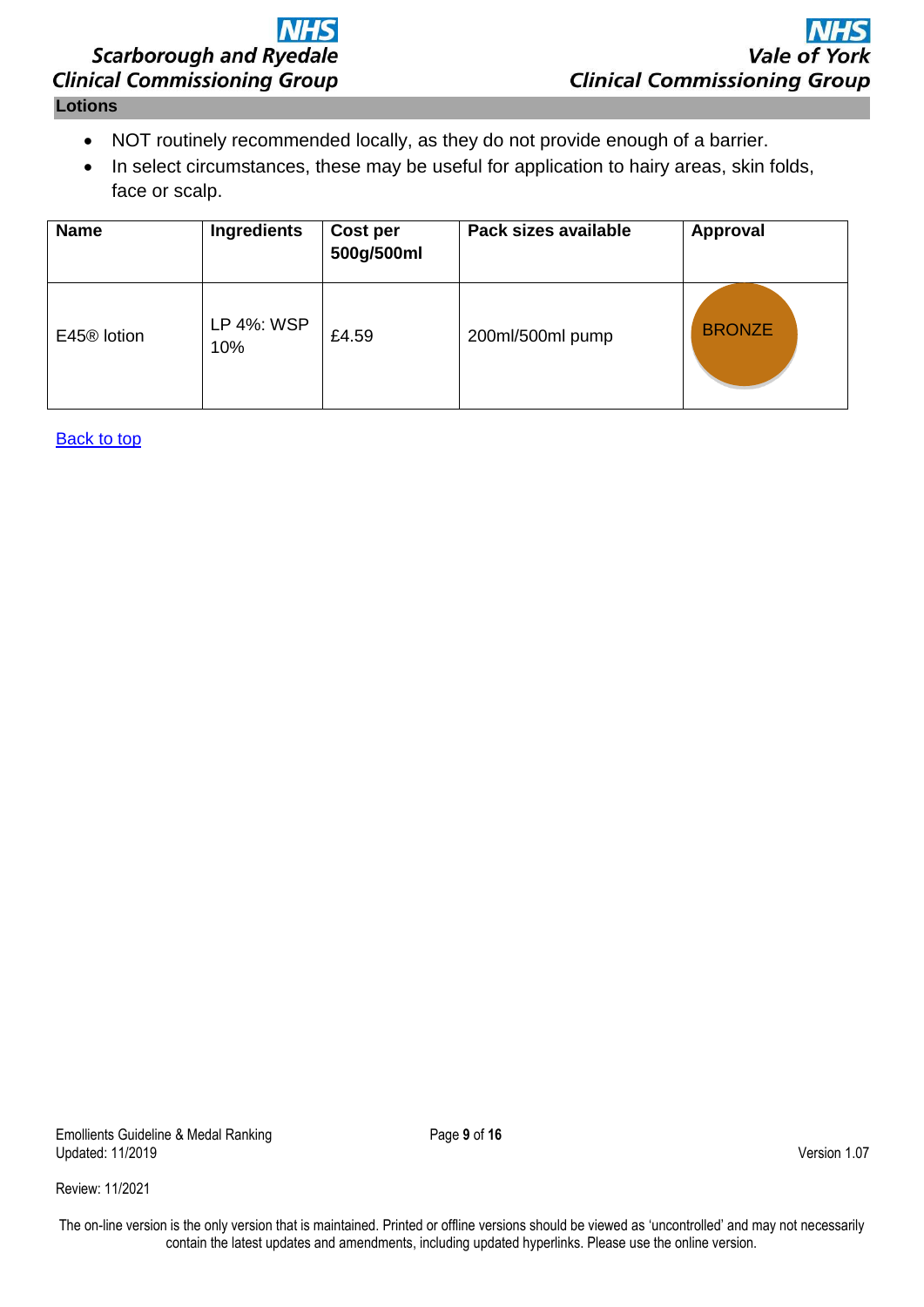# **NHS Scarborough and Ryedale Clinical Commissioning Group Urea containing Preparations**

- <span id="page-9-0"></span>• For dry/scaly skin.
- Only use 10% urea containing products (5% not strong enough)
- 25% can be used for feet

| <b>Name</b>                                  | Ingredients                     | Cost per<br>500g/500ml | Pack sizes available       | Approval      |
|----------------------------------------------|---------------------------------|------------------------|----------------------------|---------------|
| Flexitol 10%<br><b>Urea Cream®</b>           | <b>Urea 10%</b>                 | £11.77                 | 150g and 500g              | <b>GOLD</b>   |
| <b>Balneum Plus®</b><br>cream                | Urea 5%<br>Lauromacrogols<br>3% | £14.99                 | 100g, 175g, and 500g       | <b>SILVER</b> |
| Calmurid <sup>®</sup><br>cream               | Urea 10%, lactic<br>acid 5%     | £33.40                 | 100g and 500g pump<br>pack |               |
| <b>Nutraplus</b><br>cream                    | <b>Urea 10%</b>                 | £21.85                 | 100 <sub>g</sub>           |               |
| <b>Eucerin</b><br><b>Intensive®</b><br>cream | <b>Urea 10%</b>                 | £37.95                 | 100ml                      | <b>BRONZE</b> |
| <b>Flexitol Urea</b><br><b>Heel Balm®</b>    | <b>Urea 25%</b>                 | £14.75                 | 40g, 75g, 200g, 500g       |               |

**[Back to top](#page-0-0)** 

Emollients Guideline & Medal Ranking **Page 10** of 16 Updated: 11/2019 Version 1.07

Review: 11/2021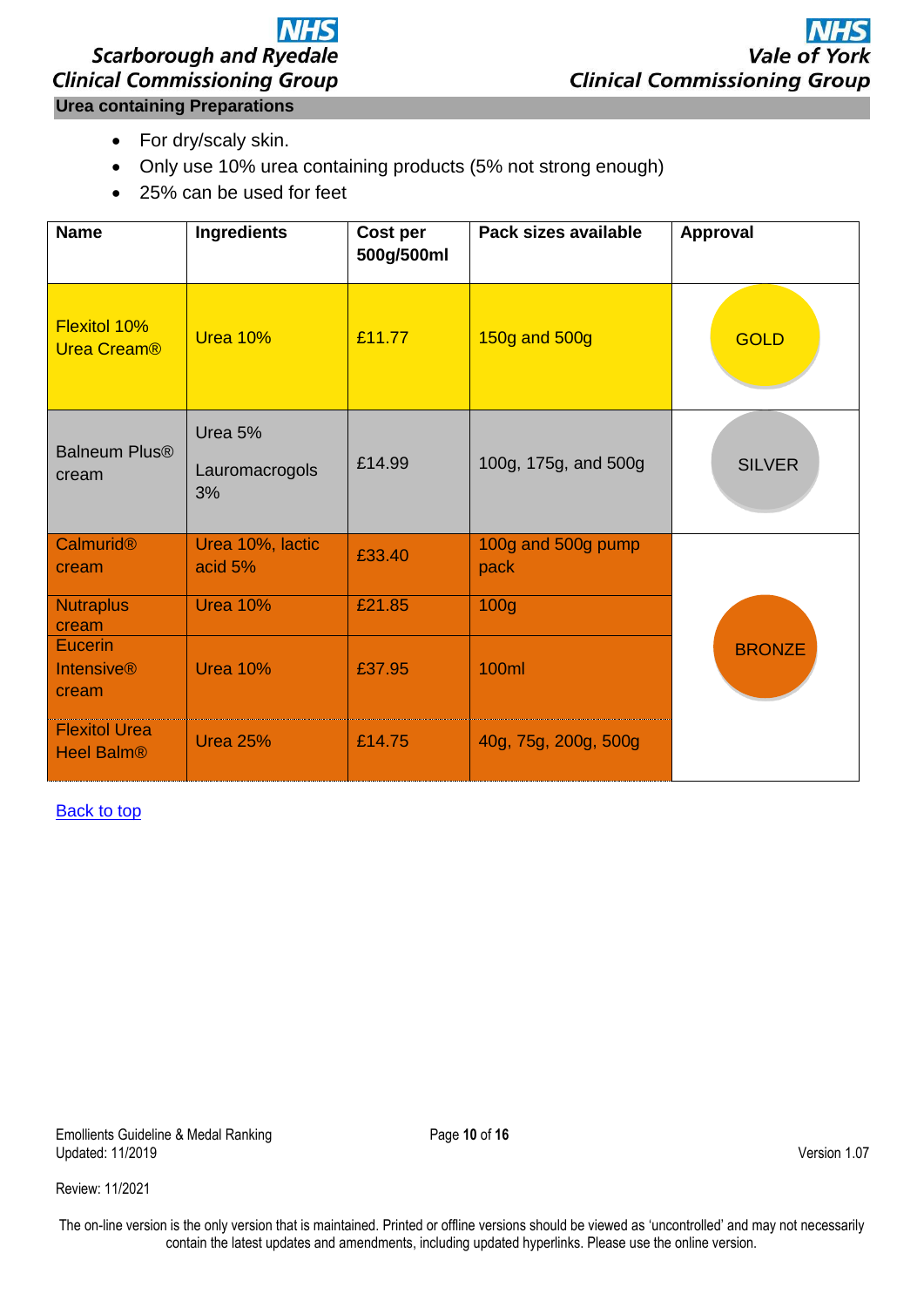<span id="page-10-0"></span>• For short term use only for infected skin

| <b>Name</b>               | <b>Ingredients</b>                                                                                                         | Cost per<br>500g/500ml | <b>Pack sizes</b><br>available | <b>Extra info</b>                                                       |               |
|---------------------------|----------------------------------------------------------------------------------------------------------------------------|------------------------|--------------------------------|-------------------------------------------------------------------------|---------------|
| Dermol <sup>®</sup> cream | <b>Benzalkonium</b><br>$0.1\%$ :<br>Chlorhexidine<br>$0.1\%$ : LP $10\%$ :<br>isopropyl myristate<br>10%                   | £6.63                  | 100g, 500g                     | Use ONLY for<br>short term use<br>for infected<br>skin                  | <b>BRONZE</b> |
| Dermol 500<br>Lotion      | LP 2.5%, isopropyl<br>myristate 2.5%,<br><b>Benzalkonium</b><br>chloride 0.1%,<br>Chlorhexidine<br>dihydrochloride<br>0.1% | £6.04                  | 500ml                          | May be used<br>as soap<br>substitute or<br>as a 'leave on'<br>emollient |               |

[Back to top](#page-0-0)

### <span id="page-10-1"></span>**Bath Oil/Additives/Shower preparations**

- Bath and shower preparations for dry and pruritic skin conditions are now included in the guidance for items which should not routinely be prescribed in primary care by NHS England.
- The BATHE trial showed that there was no evidence of clinical benefit for including emollient bath additives in the standard management of childhood eczema. It is recognised that the trial looked at the use in children however in the absence of other good quality evidence it was agreed by NHS England, to extrapolate this to apply to adults until good quality evidence emerges.
- Soap avoidance and 'Leave-on' emollient moisturisers can still be used for treating eczema. These emollients can also be used as a soap substitute.
- Patients should be counselled on the use of any emollients as soap substitutes and the [risk](https://www.nhs.uk/conditions/emollients/) of using bath and shower emollients should be fully explained.

| <b>Name</b>                                              | Ingredients                             | Cost per<br>500g/500ml | <b>Pack sizes</b><br>available | <b>Extra info</b> | Approval |
|----------------------------------------------------------|-----------------------------------------|------------------------|--------------------------------|-------------------|----------|
| LPL 63.4%                                                | LP 63.4%                                | £3.13                  | 500ml                          |                   |          |
| Hydromol <sup>®</sup><br>bath and<br>shower<br>emollient | LP 37.8%:<br>isopropyl myristate<br>13% | £4.46                  | 350ml, 500ml,<br>1000ml        |                   |          |

Emollients Guideline & Medal Ranking **Page 11** of **16** Page 11 of **16** Updated: 11/2019 Version 1.07

Review: 11/2021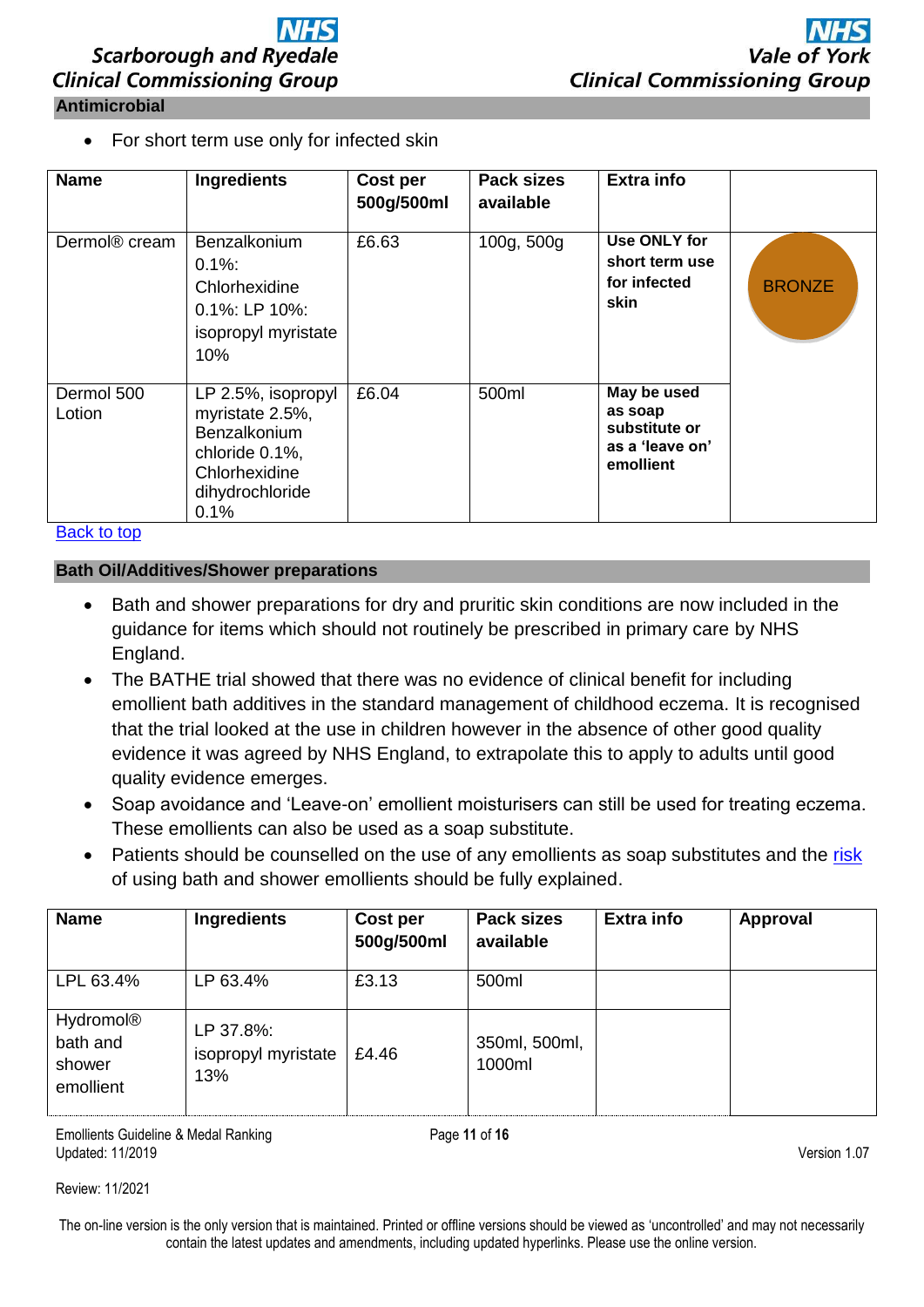Vale of York **Clinical Commissioning Group** 

**NHS** 

| Soya oil 83.35%                                                      | £4.48 | 500ml                         |             | X |
|----------------------------------------------------------------------|-------|-------------------------------|-------------|---|
| LP 85.13%                                                            | £4.76 | 250ml, 500ml                  |             |   |
| Soya oil 84.75%                                                      | £5.38 | 500ml                         |             |   |
| LP 65%                                                               | £4.79 | 500ml                         |             |   |
| LP 63.4%                                                             | £5.75 | 150ml, 250ml,<br>300ml, 600ml |             | X |
| LP 91%                                                               | £5.29 | 250ml, 500ml                  | <b>ACBS</b> |   |
| LP 65%                                                               | £5.45 | 500ml                         |             |   |
| LP 82.8%                                                             | £5.75 | 500ml                         |             |   |
| Colloidal oatmeal                                                    | £9.18 | 250ml                         | <b>ACBS</b> |   |
| LP 25%; isopropyl<br>Myristate 25%:<br>benzalkonium<br>chloride 0.5% | £7.55 | 600ml                         |             |   |
| LP 52.5%;<br>benzalkonium<br>chloride 6%;<br>triclosan 2%            | £7.22 | 500ml                         |             |   |
|                                                                      |       |                               |             |   |

Emollients Guideline & Medal Ranking **Page 12** of 16 Updated: 11/2019 Version 1.07

Review: 11/2021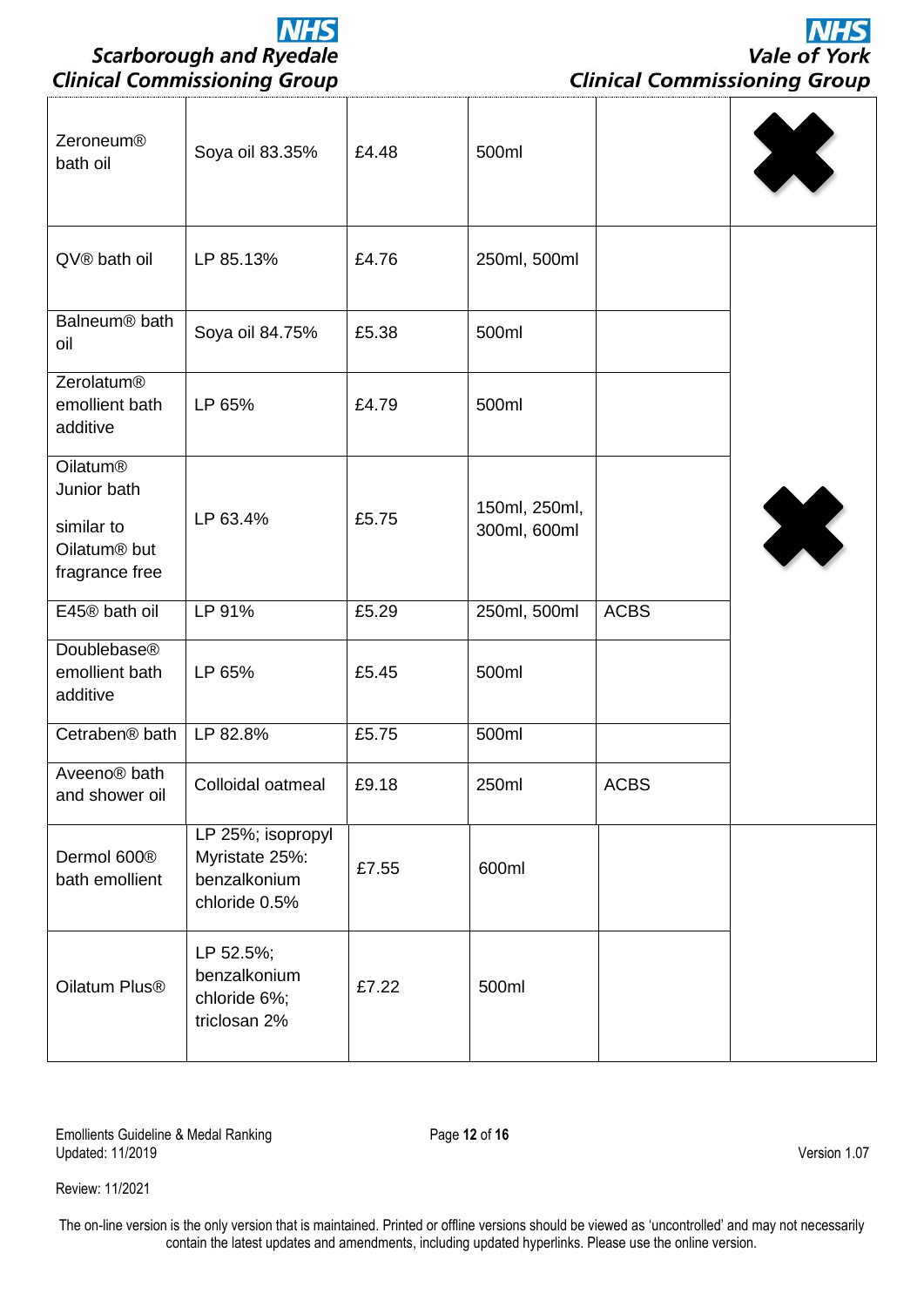

| Dermol 200®<br>LP 2.5%: isopropyl<br>shower<br>myristate 2.5%:<br>emollient/<br>benzalkonium<br>Dermol <sup>®</sup> wash<br>£3.55<br>chloride 0.1%:<br>emulsion<br>dihydrochloridine<br>(similar to<br>0.1%<br>Dermol <sup>®</sup> lotion) | 200ml |  |
|--------------------------------------------------------------------------------------------------------------------------------------------------------------------------------------------------------------------------------------------|-------|--|
|--------------------------------------------------------------------------------------------------------------------------------------------------------------------------------------------------------------------------------------------|-------|--|

### **[Back to top](#page-0-0)**

### <span id="page-12-0"></span>**Gel/Washes**

 ALL these products are BLACK as all emollient creams can be used as soap substitutes for washing. Products marketed as shower gel or washes are very similar ingredients to the emollient products but considerably less cost effective.

| <b>Name</b>                                                                                        | <b>Ingredients</b>                 | Cost per<br>500g/500ml | <b>Pack sizes</b><br>available | <b>Extra</b><br>info | <b>Approval</b> |
|----------------------------------------------------------------------------------------------------|------------------------------------|------------------------|--------------------------------|----------------------|-----------------|
| ZeroAQS® emollient cream                                                                           | LP 6%: WSP 15%                     | £3.29                  | $100g$ and<br>500 <sub>g</sub> |                      |                 |
| Aqueous cream                                                                                      | EO 30%: WSP<br>15%: LP 6%          | £5.00                  | 100g, 500g                     |                      |                 |
| QV® gentle wash                                                                                    | Glycerol 15%                       | £5.32                  | 500ml                          |                      |                 |
| Aquamax <sup>®</sup> wash                                                                          | WSP 20%: LP 8%                     | £5.98                  | 250g                           |                      |                 |
| E45® wash cream                                                                                    | LP: YSP                            | £6.60                  | 250ml pump                     |                      |                 |
| Doublebase <sup>®</sup> emollient<br>shower gel                                                    | LP 15%: isopropyl<br>myristate 15% | £13.03                 | 200 <sub>q</sub>               |                      |                 |
| Oilatum <sup>®</sup> gel and Oilatum <sup>®</sup><br>shower gel (shower gel $=$<br>fragrance free) | LP 70%                             | £17.56                 | 150 <sub>g</sub>               |                      |                 |

[Back to top](#page-0-0)

Emollients Guideline & Medal Ranking **Page 13** of 16 Updated: 11/2019 Version 1.07

Review: 11/2021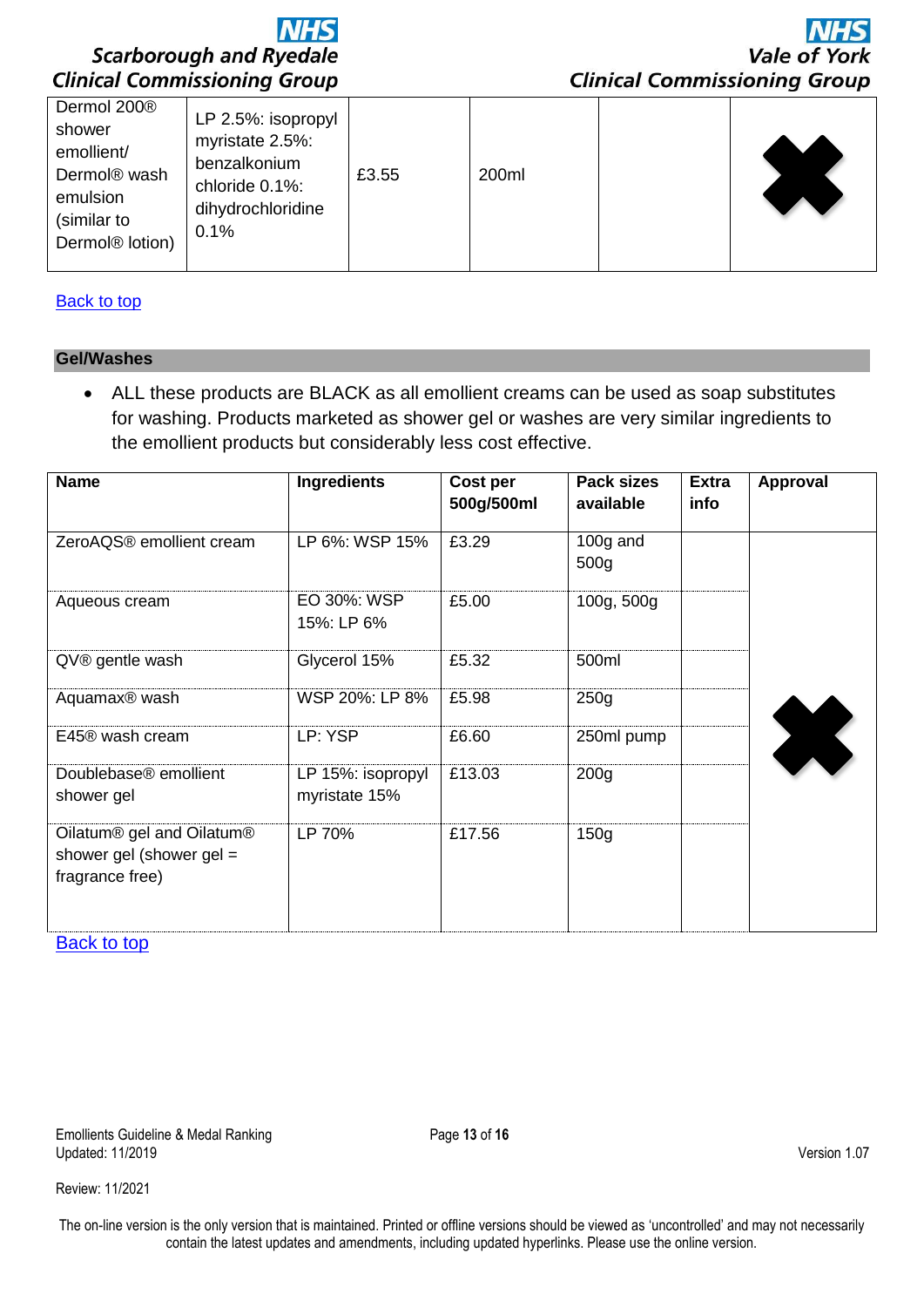### <span id="page-13-0"></span>**Sprays**

| <b>Name</b>                                                                     | Ingredients                  | Cost per<br>500g/500ml | Pack sizes<br>available | Approval                                                              |  |
|---------------------------------------------------------------------------------|------------------------------|------------------------|-------------------------|-----------------------------------------------------------------------|--|
| <b>Dermamist®</b>                                                               |                              |                        |                         |                                                                       |  |
| spray                                                                           | <b>WSP 10% in LP</b><br>base | £11.94                 | 250ml unit              | Use ONLY when application<br>without touching the skin is<br>required |  |
| (Fire risk)                                                                     |                              |                        |                         |                                                                       |  |
| Emollin <sup>®</sup> spray                                                      |                              |                        |                         |                                                                       |  |
| (Fire risk)                                                                     | LP 50%: WSP<br>50%           | £13.31                 | 150ml, 240ml            | <b>BRONZE</b>                                                         |  |
| Use first line<br>Use second line<br>Use try to avoid, use third line if needed |                              |                        |                         |                                                                       |  |
| No formal commissioning position, avoid use<br>Not commissioned. Do not use     |                              |                        |                         |                                                                       |  |

[Back to top](#page-0-0)

### <span id="page-13-1"></span>**Cost effective emollients with no paraffin content**

For patients who are at a high risk of fire, (e.g. heavy smokers or on oxygen tanks) it may be worth considering using a paraffin free emollient. The table below lists some options that can be used. Please note that paraffin-free emollients are still flammable.

| <b>Emollient</b>                          | Cost                    |  |
|-------------------------------------------|-------------------------|--|
| Calmurid <sup>®</sup> Cream               | 100g £5.75, 500g £33.40 |  |
| Nutraplus <sup>®</sup> 10% urea cream     | 100g £4.37              |  |
| Aproderm® Colloidal Oat Cream             | 100g £2.74, 500g £5.80  |  |
| Neutrogena Norwegian Formula <sup>®</sup> | 100ml £4.00             |  |
| <b>Dermatological Cream</b>               |                         |  |

### <span id="page-13-2"></span>**Counselling points for patients/parents/carers**

### <span id="page-13-3"></span>**What is an emollient?**

Emollients (sometimes called moisturisers) are creams, ointments and lotions which help to prevent dry skin and itching by keeping it soft and moist and reduce the number of skin "flare ups".

Emollients Guideline & Medal Ranking Page 14 of 16 Updated: 11/2019 Version 1.07

Review: 11/2021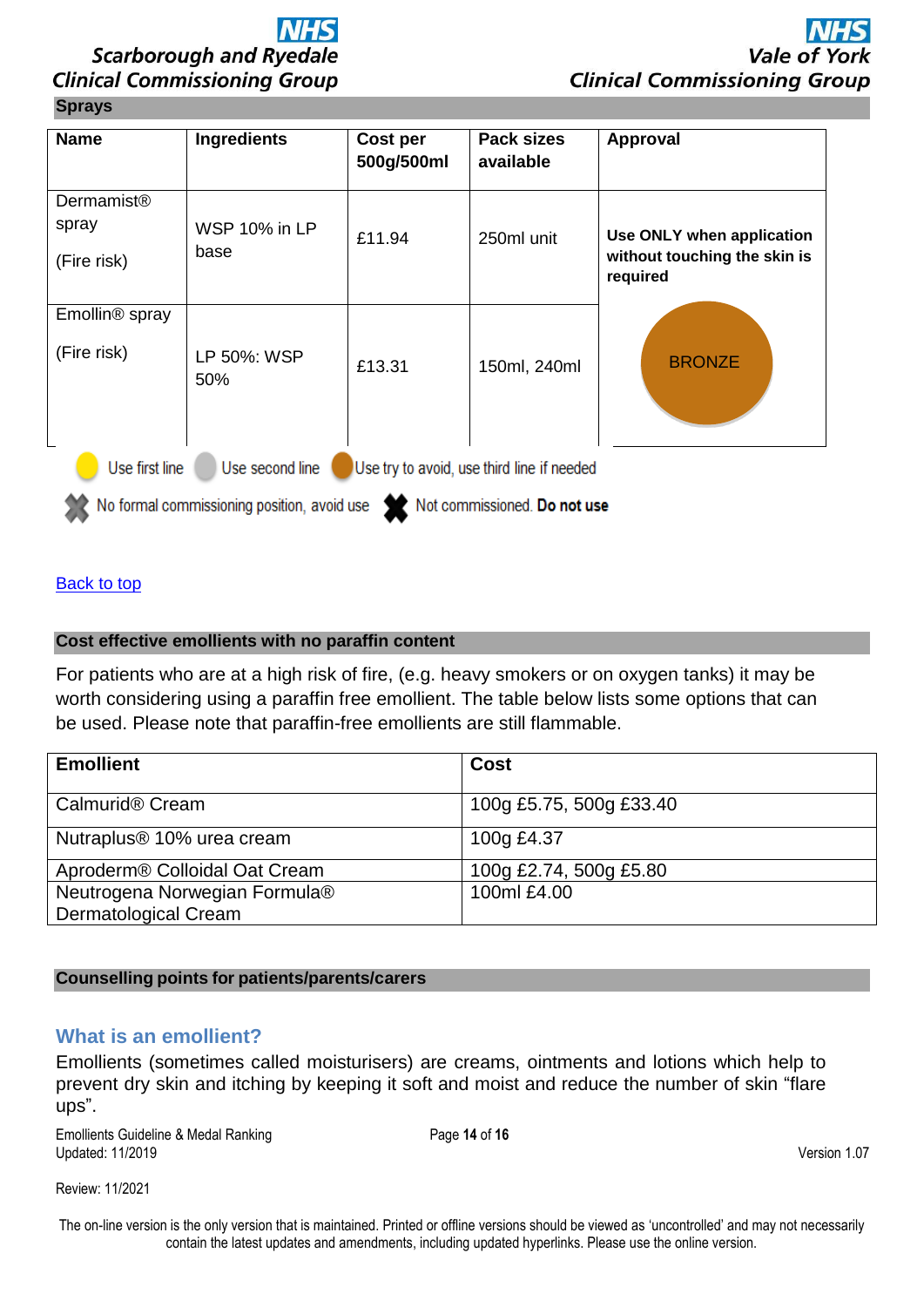

### <span id="page-14-0"></span>**What is the difference between emollients?**

The difference between lotions, creams and ointments is their content of oil (lipid) and water. The oil content is lowest in lotions, intermediate in creams and highest in ointments. The higher the oil content, the greasier and stickier it feels and the shinier it looks on the skin.

As a general rule, the higher the oil content (the more greasy and thick the emollient), the better and longer it works but it may be messier to use.

*Ointments:* greasiest, usually do not contain preservatives (ingredients to help protect the product from bacteria/germs and increase its shelf-life) therefore are associated with less skin sensitivities, good for moderate-severe dry skin and night time application.

*Creams:* less greasy, normally contain preservatives so may cause skin irritation, usually need to be applied more often than ointments, good for day time application and weeping eczema.

**Lotions**: good for mildly dry skin, hairy areas of skin, face or weeping eczema; normally contain preservatives so may cause skin irritation.

### <span id="page-14-1"></span>**Which emollient is best?**

There is **no "best emollient"**. The type (or types) to use depends on the dryness of the skin, the area of skin involved and patient preference.

More than one emollient may be required for use at different times of the day or for when the skin condition is more active.

### <span id="page-14-2"></span>**How and when to use/apply emollients?**

**Wash & dry hands before** applying emollients to reduce the risk of introducing germs to the skin.

**If using a tub**, remove the required amount of emollient from the tub onto a clean plate/bowl using a spatula or a teaspoon to prevent introduction of germs to the container.

Apply emollients whenever the **skin feels dry/ as often as you need.** This may be 2-4 times a day or more. Apply emollients immediately after washing or bathing when skin has been dabbed dry. Emollients can and should be applied at other times during the day e.g. in extreme weather to provide a barrier from the cold. Emollients should continue to be **used after the skin condition has cleared** if the clinical condition justifies continued use. This will be assessed by your doctor or nurse.

Apply by smoothing them into the skin **in the direction the body hair naturally lies**, rather than rubbing them in.

Emollients should be **used as a soap substitute**, as normal soap tends to dry the skin.

Emollients Guideline & Medal Ranking **Page 15** of 16 Updated: 11/2019 Version 1.07

Review: 11/2021